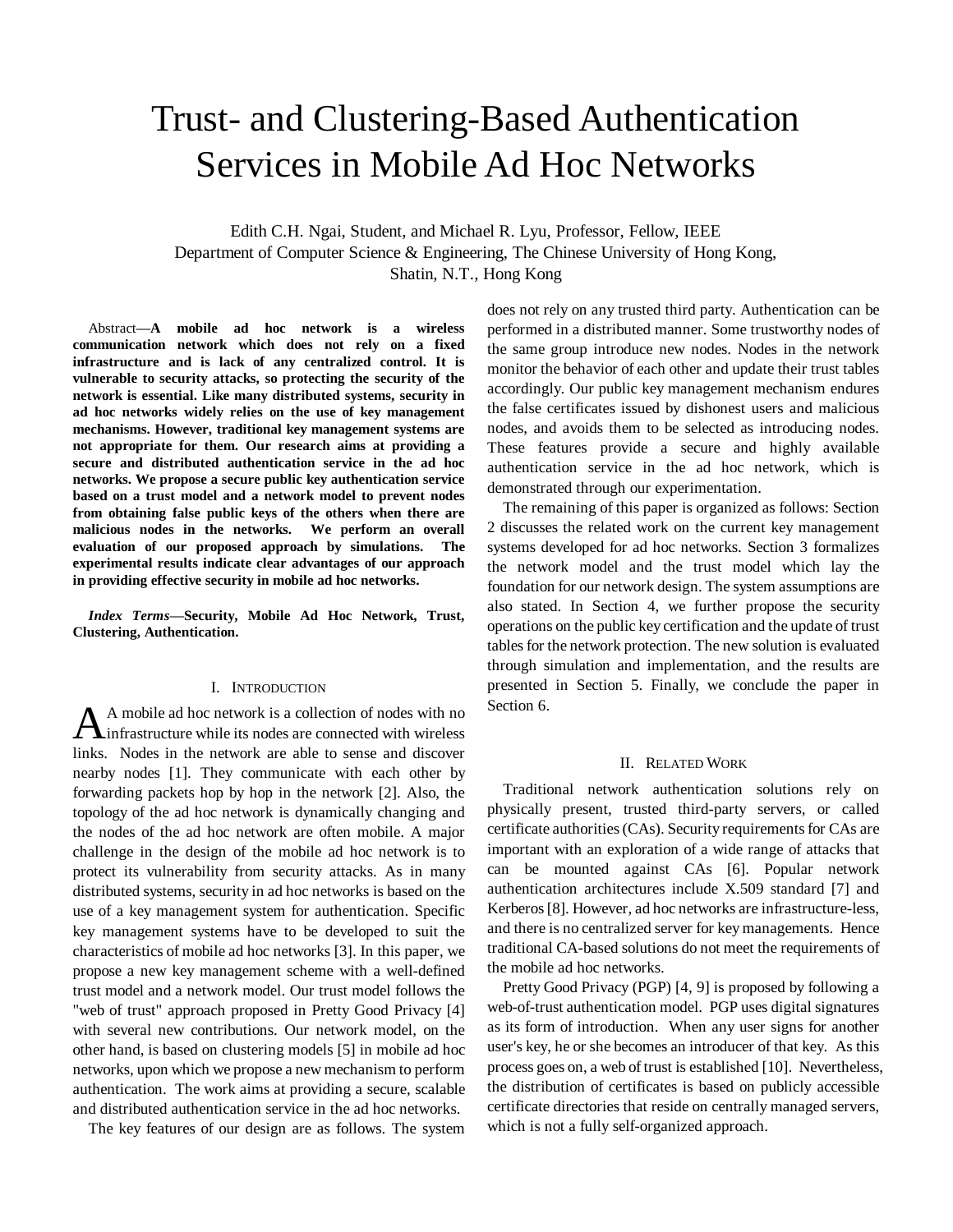Another active research area is security function sharing [11], including a popular method for threshold secret sharing [12]. The basic idea is distributing the functionality of the centralized CA server among a fixed group of servers. The paper written by Zhou and Hass [13] proposes a partially-distributed certificate authority that makes use of a  $(k,n)$  threshold scheme in distributing the services of the certificate authority to a set of specialized server nodes. However, high mobility causes frequent route changes, thus contacting the local CA in a timely fashion is non-trivial. Besides, in ad-hoc networks, the local CA may be multi-hops away and also move. This not only causes complicated dynamic repartitioning of the network, but also stretches the problem of locating and tracking a local CA server. Moreover, every local CA is exposed to single point of compromises or denial of service (DoS) attacks. Similar public key infrastructure service called MOCA (Mobile Certificate Authority) also employs threshold cryptography to distribute the CA functionality over specially selected nodes based on the security and the physical characteristics [14, 15].

Similar to the partially-distributed CA, the fully-distributed certificate authority proposed by Luo and Lu [16] extends the idea of the partially-distributed approach by distributing the certificate services to every node, but it is possible for a node to find insufficient number of neighboring nodes to sign the certificate.

Other solutions include the self-issued certificates proposed by Hubaux et. al. [17]. It is similar to PGP in the sense that public key certificates are issued by the users. However, as opposed to PGP, it does not rely on certificate directories for the distribution of certificates. Instead, in this system, certificates are stored and distributed by the users. This approach considers the signers along a certificate chain to be trustworthy, which is hard to guarantee.

Therefore, our design aims at working in the presence of malicious nodes which may sign incorrect public key certificates. We tend to make better use of the monitoring power, increase the security by selecting trustworthy and multiple nodes as signers, and isolate malicious nodes from the network when they are detected. We divide the network into different clusters to allow nodes in the same cluster to monitor each other naturally. A new node builds up inter-cluster relationship gradually such that it can request certificates of the nodes in other clusters by requesting the trustworthy nodes it knows in these clusters. We prevent incorrect certificates signed on behalf of malicious nodes by requiring multiple introducers for a new certificate. Also, we define a trust value as an authentication metric for a node's reference in selecting introducers. This value will be updated from time to time to increase the security in authentication and to isolate malicious nodes from the network.

# III. MODELS

In this section we investigate two major models related to our approach: the network model and the trust model. We survey existing work in these two models and establish the framework of our design for better security in mobile ad hoc networks. We also state the assumptions of our system.

## *A. Primitives*

As an ad hoc network is lack of infrastructure for any centralized control, its operations are usually performed in a fully-distributed manner. This means that nodes in the network play an equal role and share their tasks evenly. From this point of view, we perceive that the "web of trust" approach proposed by Pretty Good Privacy [4, 9] is compatible with the characteristics of the ad hoc network in providing security. The most important feature of our approach is that it can provide network security in the presence of malicious nodes. In addition, it does not rely on any centralized repository to store the certificates, such as PGP does. The certificates are stored and distributed by every node in our approach. A node requests multiple introducers for certification, where PGP only relies on single trust chain for each request. Moreover, it involves a number of security operations, like neighbor monitoring, trust value update, and isolation of malicious nodes.

With our clustering-based network model, behavior monitoring can be conducted in a natural way and availability is ensured for a node to find suitable introducersin the network. We also impose a trust model on the network to increase its security in selecting introducers. Our trust model employs a quantitative trust value to represent the level of trust a node holds. The trust value update operation maintains up-to-date trust values and isolates malicious nodes from the network.

# *B. The Network Model*

Obtaining a hierarchical organization of a network is a well-known and well-studied problem in distributed computing. Clustering has been proven effective in minimizing the amount of storage for communication information, and in optimizing the use of network bandwidth. One class of existing clustering algorithm is based on independent dominating sets of graphs. Weight-based clustering algorithms, on the other hand, are proposed in [18]. These algorithms define a vertex with optimal weight within its neighborhood as a cluster-head, and the neighborhood of the cluster-head is a cluster. The weighting idea is generalized in [19] such that any meaningful parameter can be used as the weight to best exploit the network properties. Recent work is also performed on cluster formation such that a node is either a cluster-head or is at most *d* hops away from a cluster-head [20]. Weakly-connected dominating set is proposed for clustering ad hoc networks in [21]. A zonal algorithm for clustering ad hoc networks is proposed in [5] to divide the network into different regions. It makes adjustments along the borders of the regions to produce a weakly-connected dominating set of the entire graph. An adaptive method for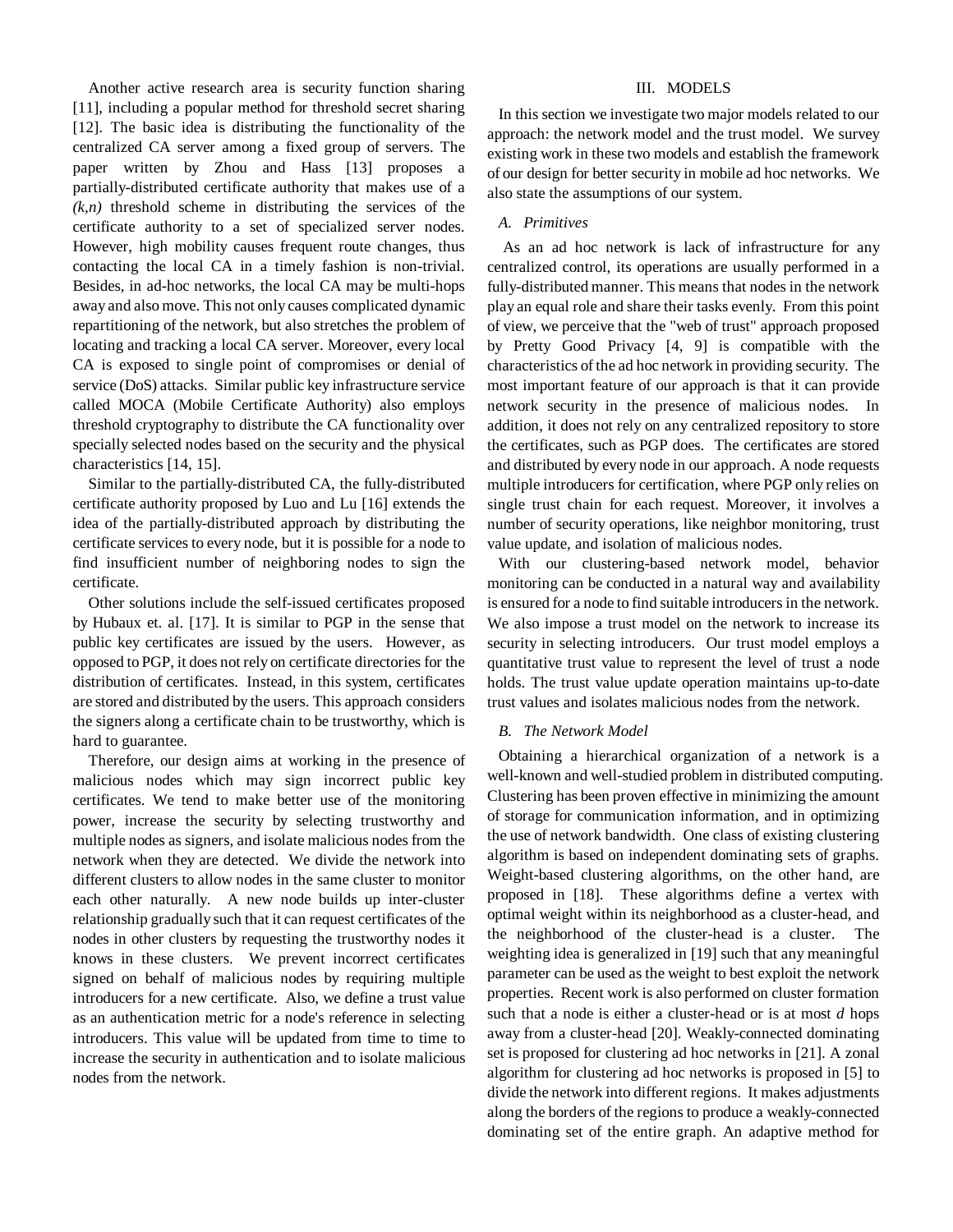maintaining a hierarchical structure in an ad hoc network is proposed in [22], in which the role of nodes and the cluster size can be changed autonomously with the status. Finally, a model of location-aware clustering in ad hoc networks is proposed in [23]. It divides the whole network into a number of geographic zones where each zone forms a logical cluster.

Apart from the view of efficiency, we believe clustering improves the security of a network as well. A mobile ad hoc network lacks a centralized server for management and monitoring purposes. Its security measure relies on individual nodes to monitor each other. However, direct monitoring capability is normally limited to neighboring nodes. Nodes clustered together allow the monitoring work to proceed more naturally, so as to improve the overall network security. In this paper, we propose a trust- and clustering-based public key management approach for the mobile ad hoc network. There are quite a number of existing solutions for clustering in ad hoc networks. Their detailed discussions are beyond the scope of this paper. In our public key management approach, nevertheless, we assume the network has an algorithm to partition the nodes into different clusters with unique IDs. As an example, Figure 1 shows a mobile ad hoc network with four clusters.

## *C. The Trust Model*

Authentication in an ad hoc network without centralized certificate authorities generally depends on a path of trusted intermediaries. To evaluate the trusts from the recommendation of other reliable entities, the relying node should be able to estimate the trustworthiness of these entities. Many metrics have been proposed to evaluate the confidence afforded by different paths. One of the proposed metric represents a set of trust relationship by a directed graph [24]. It introduces the semantics of direct trust values and recommendation trust values, and shows that different values can be combined to a single value. Moreover, a metric in PGP includes three levels of trust: Complete trust, Marginal trust, and No trust [25]. Another approach explores the use of multiple paths to redundantly authenticate a channel and focuses on two notions of path independence [26]. Besides, a trust management method is proposed in [27] to address the problem of reputation-based trust management. It allows assessing trust by computing agent reputation from its former interactions with other agents, and manages data in a decentralized way with P-Grid [28]. Another reputation system, called EigenTrust [29], employs a distributed and secure method to compute global trust values based on Power iteration.

In our trust model, we define the authentication metric as a continuous value between 0.0 and 1.0. With the consideration in our network model, we define a direct trust relationship as the trust relationship between two nodes in the same group and a recommendation trust as the trust relationship between nodes in different groups. We apply the equations for calculation and combination of trust values from the direct trust and the recommendation trust approach in [24].

The first equation we engage calculates the trust value of a new path. It is a result of the computation of the direct trust values and the semantics of the recommendation values. Direct trust relationship means to believe an entity in its capabilities with respect to the given trust class. Recommendation trust, on the other hand, expresses the belief in the capability of an entity to decide whether another entity is reliable in the given trust class and in its honesty when recommending third entities. This is shown in Eq. (1), which derives the new trust relationships from A to C. The symbol  $V_I$  represents the recommendation trust value from A to B, while  $V_2$  represents a direct trust value from B to C.

$$
V_1 \Theta V_2 = 1 - (1 - V_2)^{V_1} \quad (1)
$$

After deriving the direct trust relationship between two entities, it is necessary to classify the trust expressions with respect to the last recommending entity on the recommendation path to get a result which conforms to the semantics of the trust values. This is given in Eq. (2):

$$
V_{com} = 1 - \prod_{i=1}^{m} \sqrt[m]{\prod_{j=1}^{m} (1 - V_{i, j})}
$$
 (2)

Let  $Pi(i=1...m)$  be defined as the different last entities on the recommendation paths. In Eq. (2),  $Vi, j \ (i=1...m, j=1...n_i)$ , where  $Vi, j \neq 0$ , are the values of the trust relationships (with  $n_i$ ) denoting the number of relationships having *Pi* as the last recommending entity). The *Vi,\** represent values of trust relationships with the same last recommending entity *Pi*. This equation follows the meaning of a recommendation: There exists an entity which has some experiences with the entity to be recommended. These experiences have been propagated along the recommendation paths, undergoing a reduction corresponding to the values of the recommendation trusts on their way. Since there are not necessarily unique paths from one entity to another, the same experiences may be propagated to an entity several times via different paths with different reductions. Eq. (2) is thus used for drawing a consistent conclusion when there exist several derived trust relationships of the same trust class between two entities.

### *D. Assumptions*

Some assumptions are made in our public key management algorithm in mobile ad hoc networks. They include:

- 1. Each node keeps exchanging information with other nodes in the group it belongs to.
- 2. Each node is able to monitor the behavior of its group members and obtain their public keys.
- 3. Each node keeps a trust table for storing trust values of other nodes.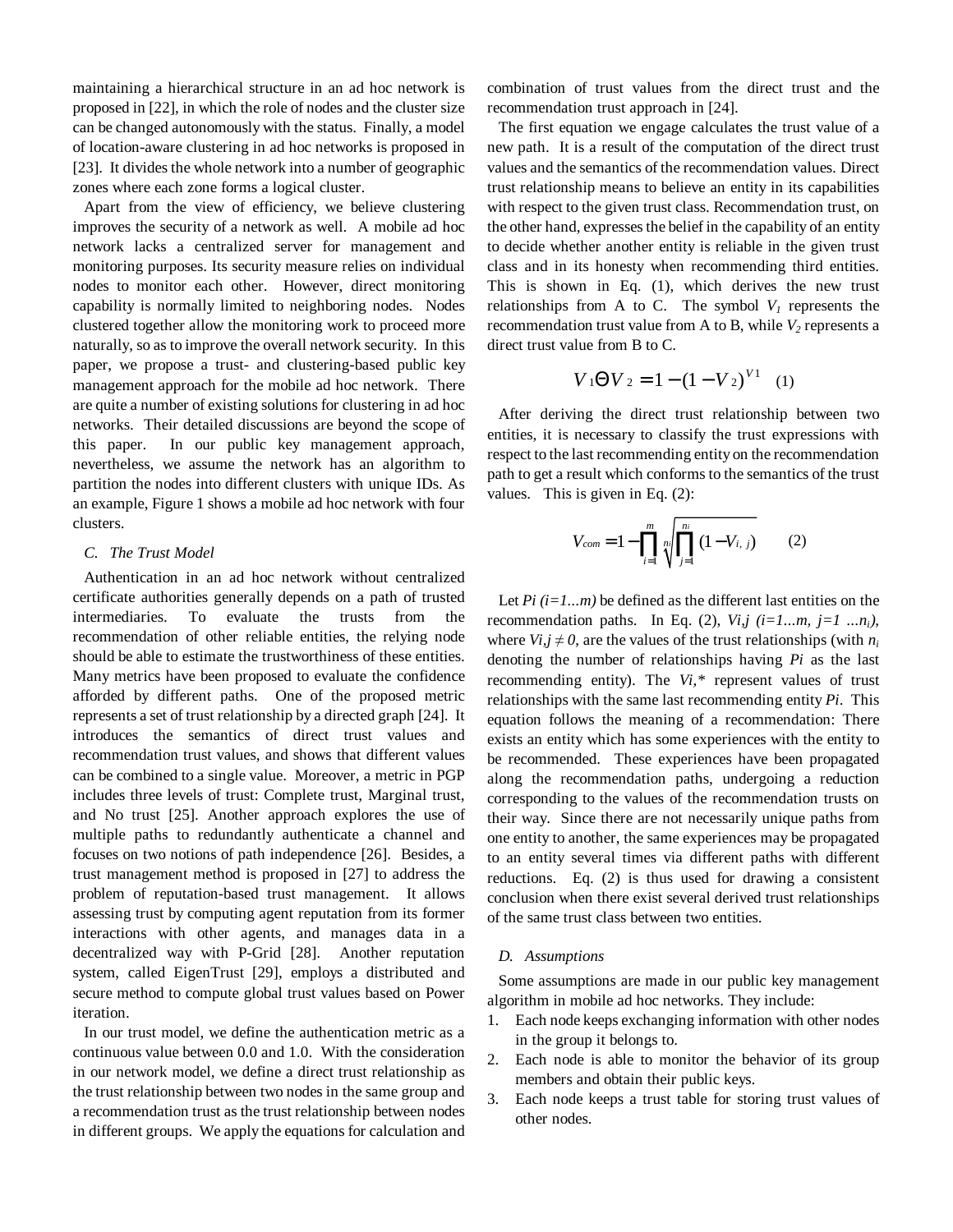Basically, we assume that there is an underlying clustering algorithm in the network, so nodes are divided into groups with unique IDs. Nodes are equipped with some local detecting components, like watchdog for monitoring the behavior of neighboring nodes, so they can determine which nodes are trustworthy within the group. Finally, our trust model requires each node to keep a trust table for storing the trust values and public keys of the nodes they know.

## IV. SECURITY OPERATIONS

In this section we describe two security operations related to our approach: the public key certification and the trust value update.

### *A. Public Key Certification*

Authentication in our network relies on the public key certificates signed by some trustworthy nodes. Let *s* be the node requesting for public key of a target node *t*. Node *s* has to ask for public key certificates signed by some introducing nodes, *i1,*   $i_2, \ldots, i_n$ , as shown in Figure 2. Nodes are expected to know their group members by means of their monitoring components and the short distances among them. With the above assumptions, we focus on the public key certifications where *s* and *t* belong to different groups. Nodes in the same group with *t,* which have already built up reliable trust relationship with *s,* can be introducers. The introducers  $i_1$ ,  $i_2$ , ...,  $i_n$ , reply to *s* with the public key and the trust value of *t* upon request. Node *s* will calculate the trust value of *t* by combining the trust value from  $i_1$ ,  $i_2$ ,  $\ldots$ ,  $i_n$ . Each reply message should be signed by the corresponding introducer with its private key for validation purpose.



Fig. 2. Public key certification

Table 1 shows the operations of *s* in obtaining public key certificates of *t*. To request the public key of *t*, *s* first looks up the group ID  $j_t$  of node *t*. Then, it sorts the trust values of nodes that belong to  $j_t$  and selects the nodes with the highest trust values as introducers  $i_1$ ,  $i_2$   $\dots$ ,  $i_n$ , and sends them request messages. After collecting the reply messages that are encrypted by introducers' secret keys, *s* decrypts the messages

with the corresponding public keys. Next, it compares the public keys obtained from the reply messages and selects *Pk<sup>t</sup>* as the one with majority votes. If there is no majority vote, *s* tries to select more introducers and sends the request messages again when it is possible. After that, it reduces the trust values of the nodes which do not agree with that public key, so to avoid selecting these nodes, now deemed dishonest or malicious, as introducers in the future. Finally, *s* calculates and updates the trust value of *t*, *V<sup>t</sup>* .

## TABLE I

# OPERATIONS OF *s* IN PUBLIC KEY CERTIFIATION

- 1. Looks up the group ID of  $t$ ,  $j_t$ .
- 2. Sorts the trust values of nodes belonging to group  $j_t$  in the trust table. Let  $i_1, i_2, ..., i_n \in I$ , where  $i_1, i_2, ..., i_n$ denote nodes with the highest trust values in group*j<sup>t</sup>* .
- 3. Sends request messages to nodes in *I*.
- 4. Collects the reply messages  $m \in M$  from  $i_1, i_2, ..., i_n$ , where  $m = \left\{ P k_t, V_{i_k, t, \dots} \right\} S k_{i_k}$ .  $P k_t$  denotes the public key of node *t*,  $V_{ik, t}$  denotes the trust value from  $i_k$  to *t*, and  $Sk_i$  denotes the secret key of  $i_k$ . The reply message is signed by the secret key of  $i_k$ ,  $Sk_{ik}$ .
- 5. Compares the public keys received and selects *Pk<sup>t</sup>* with the majority votes. Let  $i_{good} \in I_{good}$  and  $i_{bad} \in I_{bad}$ , where *igood* are the nodes that thought to be honest (agree on *Pk<sup>t</sup>* with the majority) and *ibad* are the remaining nodes considered dishonest.
- 6. Reduces the trust values of *ibad* to zero. Computes and updates the trust value of  $t$ ,  $V_t$ , with the following formulae:

 $V_{s, i,k, t} = V_{s, i,k} \Theta V_{i,k, t} = 1 - (1 - V_{i,k, t})^{V_{s, i,k}}$  and  $1 - \prod_{i=1}^{n} (1 - V_{s, i k, t})$ 1  $V_i = 1 - \prod_{j=1}^{n} (1 - V_{s, i,i,j})$  where  $i_k$  denote the nodes in *k* =

*Igood* and *n* denotes the number of nodes in *Igood* .

## *B. Update of Trust Table*

Our clustering-based network model and well-defined trust model divide nodes into different groups, and develop both direct and recommendation trust relationships. In our models, a node builds up trust relationships not only with its group members, but also with nodes in other groups. The inter-group trust relationships are established by the recommendations from other nodes or the node's own experiences. Our trust value update mechanism maintains the trust relationships and keeps the trust values up-to-date. With the inter-group trust relationships, a requesting node selects a certain number of trustworthy nodes in the target group as introducers. Each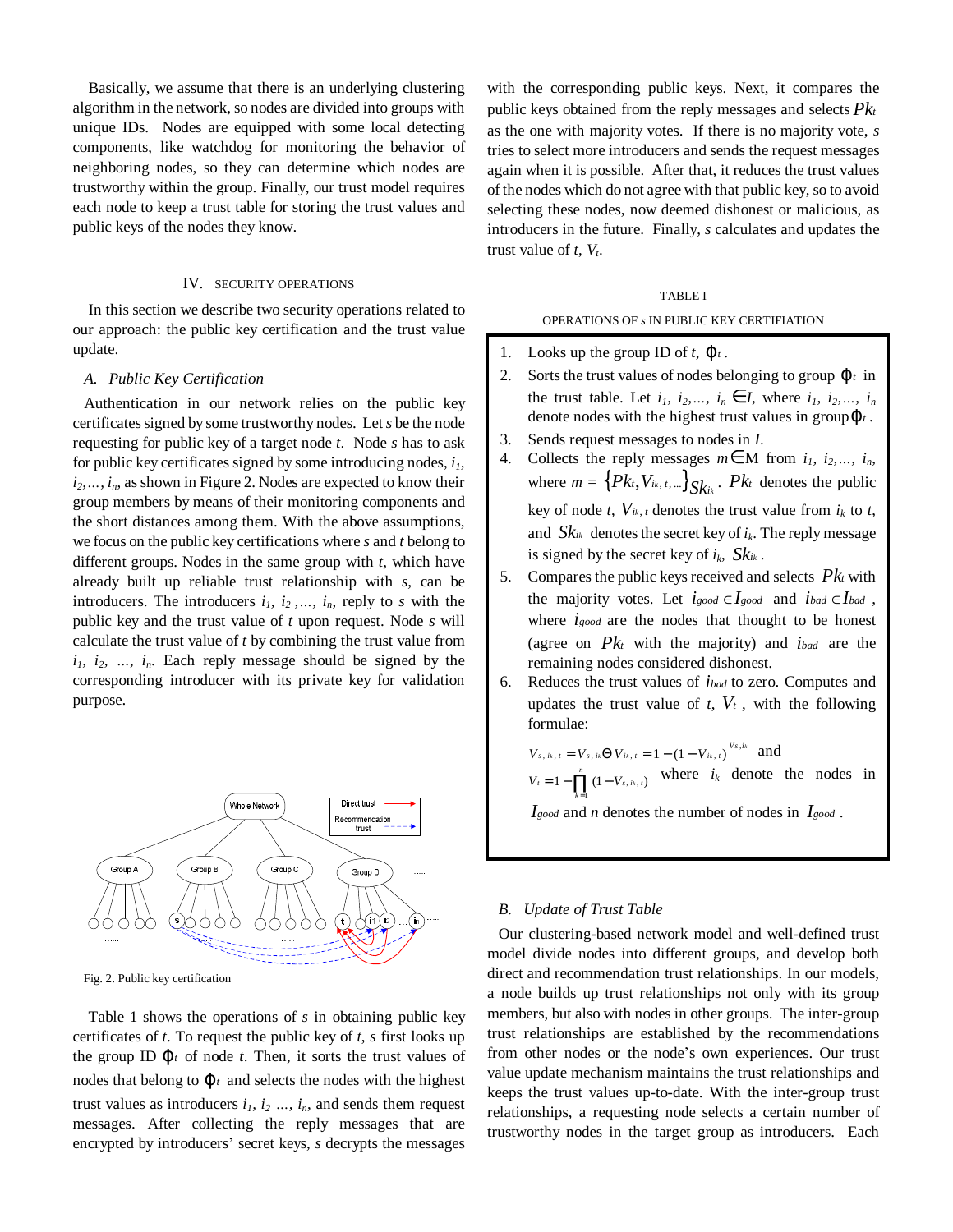introducer becomes the intermediate node on an independent trust path from the requesting node to the target node.

In computing  $Vs, i_k, t$  at  $s$ , the trust relationship derived from a trust path is actually combined by a DIRECT trust relationship from the introducer to *t* and the RECOMMENDATION trust relationship from *s* to the introducer. Since the introducer and *t* are in the same group, the introducer can build up DIRECT trust relationship by its monitoring power within a short distance. For *s* and *t*, however, they have not yet establish direct trust relationship with each other due to their long distance. Therefore, node *s* has to reach *t* via the recommendation of an introducer. The value between *s* and the introducer is the recommendation trust. In computing  $V_{s,i_k,t}$ , the direct trust from the introducer to *t* and the recommendation trust from *s* to the introducer are explicitly included, which is shown in Figure 3. In Figure 3, *s* denotes the requesting node, and *t* denotes the target node, whose public key is requested by *s*. Nodes  $i_1$ ,  $i_2$ , ...,  $i_n$  are the introducers that reply to *s* with consistent public key of *t*.  $V_s$ ,  $i_1$ ,  $V_s$ ,  $i_2$ ,  $\ldots$ ,  $V_s$ ,  $i_n$ denote trust values from *s* to the introducers  $i_1, i_2, \ldots, i_n$ ; while *Vi*<sub>*1,t*</sub>, *Vi*<sub>2,</sub>*t*, *…*, *Vi*<sub>*n*</sub>,*t* denote trust values from introducers *i*<sub>1</sub>, *i*<sub>2</sub>, …,  $i_n$  to *t*. Each  $V_{s,i}$  and  $V_{i^*,t}$  form a pair to establish a single trust path from *s* to *t*.

To compute the new trust relationship from *s* to *t* on a single path, we apply the following equation:



, i<sub>k, t</sub> =  $V_{s, i k}$   $\Theta$   $V_{i k, t}$  = 1 – (1 –  $V_{i k, t}$ )<sup>Vs,ik</sup>  $k, t = Vs, ik$   $\bigcup V$  is  $t, t = 1 - (1 - V)k$  $V_{s, i,k, t} = V_{s, i,k} \Theta V_{i,k, t} = 1 - (1 - V_{i,k, t})^{V_{s, i,k}}$  (3)

Fig. 3. Trust calculation and combination

The resulting values  $V_{s, i_k, t}$  from Eq. (3) are usually different, so one has to find a way to draw a consistent conclusion. Actually, the different values do not imply a contradiction. On the contrary, it can be used as collective information to compute a combined value. The following equation can be applied to combine trust values of the derived trust relationships on different paths:

$$
V_t = 1 - \prod_{k=1}^n (1 - V_{s, i_k, t}), \quad (4)
$$

where *n* denotes the total number of paths. The network model and the trust model build up a hierarchical structure in the ad hoc network and maintain the trust values and trust relationships in a way that Eq. (4), derived from Eq. (2), is more suitable to be applied in our mechanism.

This equation combines trust values  $V_{s, i_k, t}$  of different paths to give the ultimate trust value  $V_t$  of  $t$ .  $V_t$  is the final trust value of *t* in the view of *s* after public key certification. It contains information of trust relationships from *s* to different introducers, and then from the introducers to *t*. Finally, this value will be inserted to the trust table of *s*. If  $V_t$  is high, it indicates that *t* is trustworthy and can be a possible introducer when *s* requests for public keys of other nodes that belong to the same group of *t* in the future.

In our network, each node maintains a repository table for storing trust values of the nodes it knows. These values will be referenced when a node is looking for introducers in public key certifications. Only nodes with the highest trust values in a group will be selected. Normally, the size of a trust table will grow with the network size and time. To make the mechanism more scalable, we can consider the trust table for storing just a certain amount of records. These records may contain nodes with high potential to be introducers; in the meanwhile, they may also contain the list of known malicious nodes in the network. We will also investigate the possibility to remove out-of-date records in our future work.

#### V. SIMULATION RESULTS

We have implemented our design in the network simulator Glomosim [30]. We evaluate the performance of our system in suppressing false public keys in the replies. We simulate a network that contains 40 nodes which are divided into four groups. Table 2 details the parameters used in our simulations. The network is assigned with a certain percentage *p* of trustworthy nodes at initialization and a certain percentage *m* of malicious nodes. The maximum number of introducers to be selected in each request is three. At least one introducer should give a valid reply in a successful public key certification. The simulation runs for 10000 seconds and totally 800 public key requests are sent out from different nodes.

The values of trust tables are generated randomly at initialization according to the settings of parameters *p* and *m*. Each node initializes its own trust table. In our experiments, a trust value greater than the trust threshold *T* means the node is trustworthy, and vice versa. Each node generates *p* percent of the known values in the trust table to be greater than the threshold. This represents the portion of nodes that are trustworthy to the node itself. Apart from this, nodes in the network have a probability *m* to be malicious. A malicious node usually generates false certificates to harm the network security in these experiments. Since the set of requests on certification are generated randomly, the initial states may impose some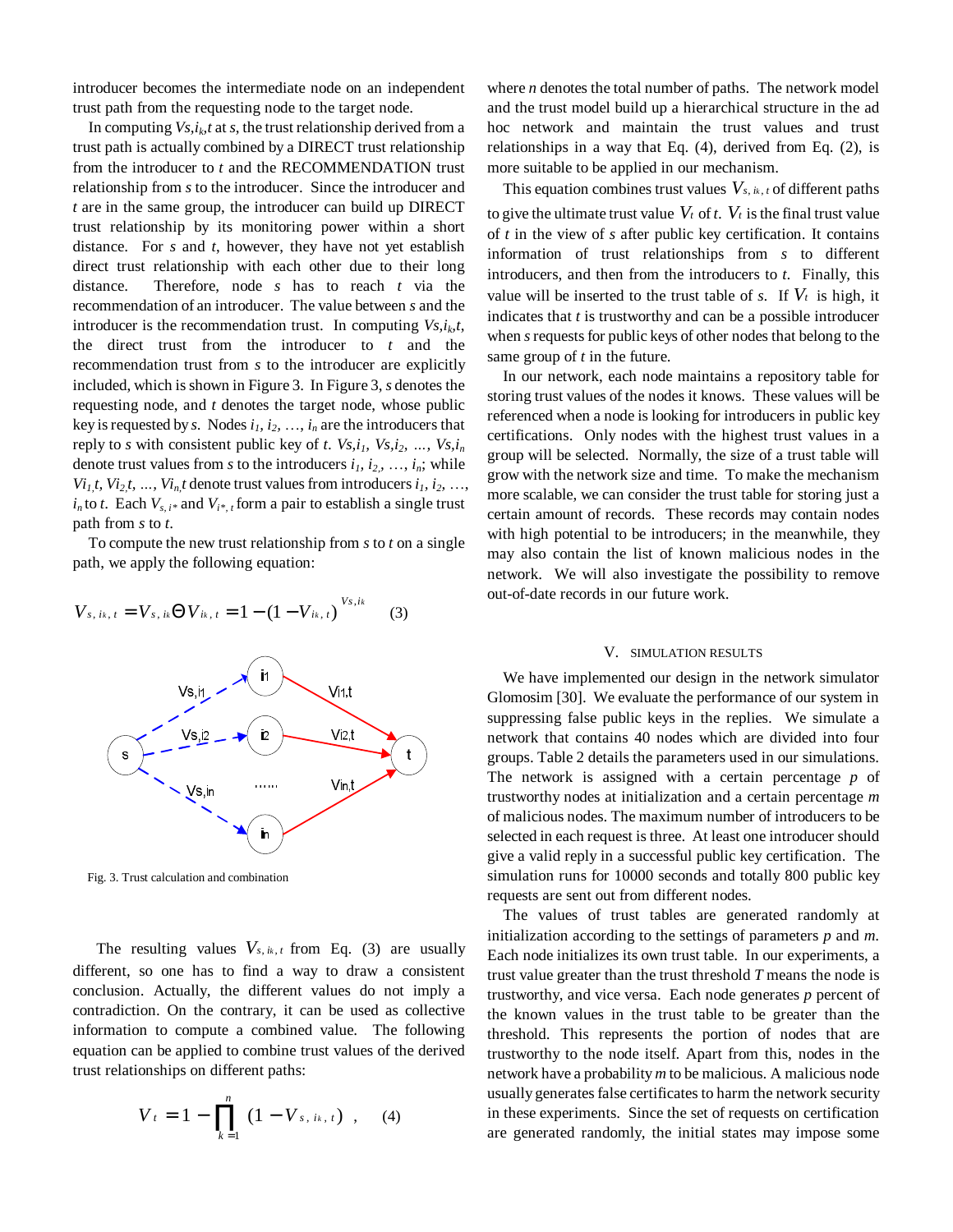impacts to different sets of requests. However, the interpretation of the experimental results will be the same even with different initial values given that the values are generated according to the parameter *p* and the trust threshold *T*. To get more accurate experimental results, we run each experiment for 10 times and take the average as the result.

# TABLE II

SIMULATION PARAMETERS

| <b>Network</b>           | $#$ of nodes                                       | 40               |
|--------------------------|----------------------------------------------------|------------------|
|                          | # of groups                                        | 4                |
|                          | % of trust-worthy<br>nodes<br>at<br>initialization | $\boldsymbol{p}$ |
|                          | % of malicious nodes                               | m                |
| Public<br>key<br>request | Max # of introducers for each<br>request           | 3                |
|                          | Min # of reply for each request                    | 1                |
| Simulation               | Time                                               | 10000s           |
|                          | # of query cycles                                  | 20               |
|                          | # of requests per cycle                            | 40               |
| <b>Trust</b>             | Trust threshold                                    | T                |
| Management               |                                                    |                  |

## *A. Ratings to Percentage of Malicious Nodes*

In this experiment, we evaluate different ratings to the percentage of malicious nodes in the network with the percentage of trustworthy nodes *p* to be fixed at 40% at initialization. The trust threshold *T* is defined as 0.5 during our experiment. It means that 40% of nodes in the trust table will be assigned with a trust value to be greater than 0.5 at initialization. Also, a node is regarded as trustworthy in a certification if its trust value is found to be greater than 0.5. On the other hand, if a node's trust value is less than 0.5 in the view of another node, then that node will not be trusted. Figure 4 depicts the successful rate, failure rate, and unreachable rate on public key certification with the percentages of malicious nodes ranging from 0% to 100%. We find that the successful rate is high in the beginning and it maintains over 50% until the percentage of malicious nodes increases to 80%. The failure rate keeps at a quite low level even the percentage of malicious nodes in the network becomes high. On the other hand, the unreachable rate can be pretty high especially when there are a lot of malicious nodes in the network. The high unreachable rate is because when most of the malicious nodes are identified, the requesting nodes cannot find any introducers to obtain the correct public keys.



Fig. 4. Ratings to percentage to malicious nodes

#### *B. Comparisons among Different Mechanisms*

In this experiment, we compare the successful rate and failure rate among the three public key management mechanisms. We fix the number of trustworthy nodes at initialization to be 40% and vary the percentage of malicious nodes from 0% to 100%.

The first mechanism is Pretty Good Privacy [11] with local certificate repositoriesin individual nodes. A user *s* verifies the public key of user *t* by finding a certificate chain from *s* to *t* in its local certificate repository. The second mechanism, PGP with majority vote, works similarly; but it involves multiple reply messages in a request: Node *s* makes the conclusion on the public key of node *t* by majority voting. The remaining mechanism is the trust- and clustering-based algorithm proposed in this paper.

Figure 5 compares the successful rates among the three mechanisms. It shows that the PGP mechanisms do not achieve a secure system. In these configurations, a node requests for public key certificates of another node by selecting introducers randomly, so their successful rates are low. In our trust- and clustering-based mechanism, on the other hand, each node maintains a trust table and selects introducers with high trust values. Moreover, our public key certificate mechanism can discover and isolate malicious nodes replying with false public key certificates, so it is able to maintain a high successful rate.

Figure 6 compares the failure rate among the above three mechanisms. In the absence of a trustworthy reference for the PGP mechanisms, nodes only select introducers randomly. Malicious nodes thus often succeed in replying false public keys; consequently, the failure rate is very high. With our trustand clustering-based mechanism, trust values are updated from time to time for maintaining high security in public key authentication. Also, since the dishonest users issuing false certificates are located and isolated, the failure rate is kept relatively low.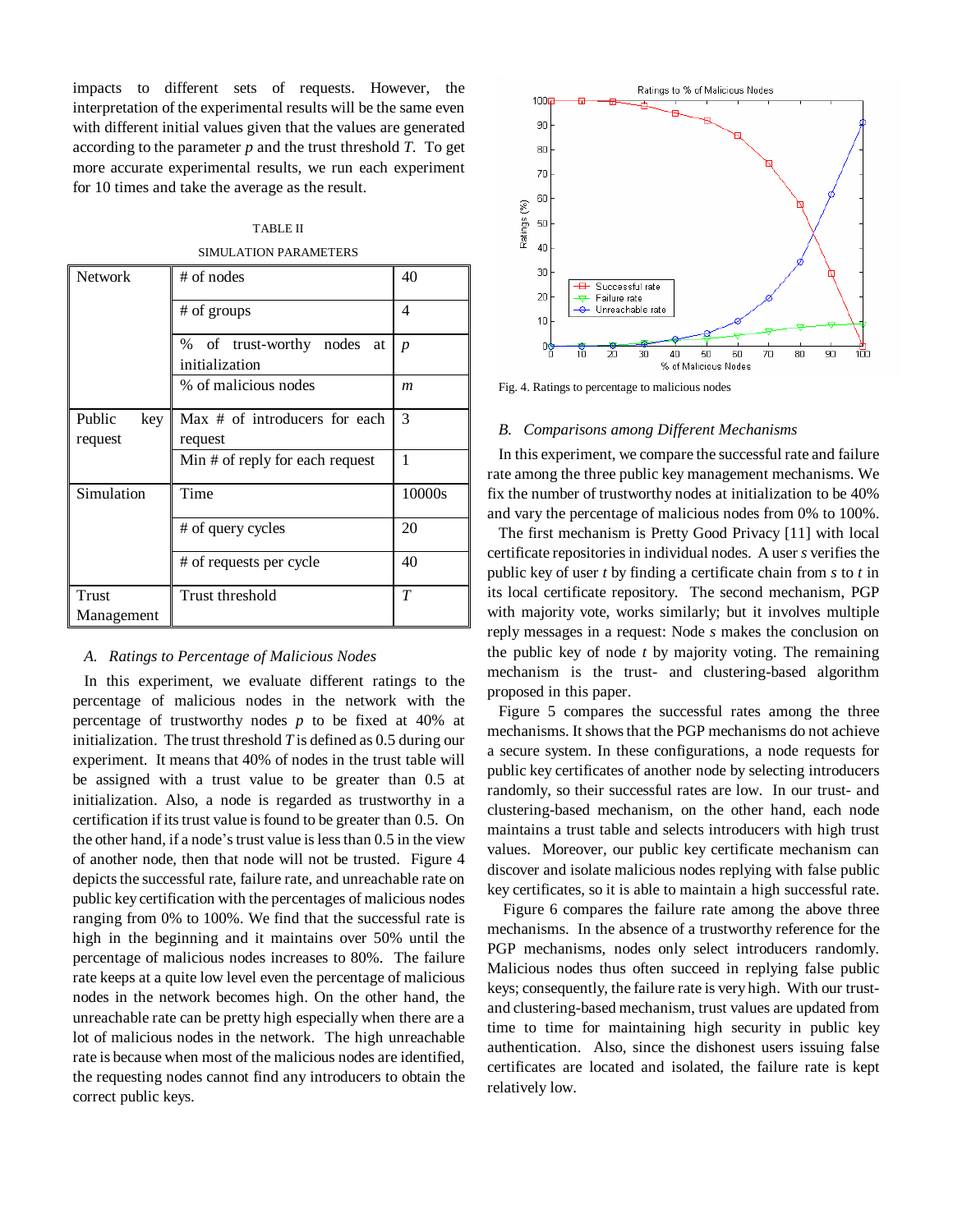

Fig. 5. Comparison on successful rates



Fig. 6. Comparison on failure rates

#### VI. CONCLUSION

This paper describes a trust- and clustering-based approach in public key authentication for mobile ad hoc wireless networks. To this end, we propose a trust model that allows nodes to monitor and rate each other with quantitative trust values. We define the network model as clustering-based, such that nodes take advantages of the neighboring monitoring power and short communication distances to their group members. In this work, a trust- and clustering-based public key authentication mechanism is developed. It involves new security operations on public key certification, update of trust table, and discovery and isolation on dishonest users. In addition, we conduct the evaluation of three different approaches in public key authentication to observe their performance and characteristics in providing network security. We compare two PGP-based approaches and the trust- and clustering-based approach we proposed in this paper. With our new mechanism on public key certification, the network endures malicious nodes which issue false certificates. Our approach ensures the security and availability of public key authentication in the inherently insecure and unreliable mobile ad hoc networks.

#### ACKNOWLEDGMENT

The work described in this paper was fully supported by two grants, RGC Project No. CUHK4182/03E and UGC Project No. AoE/E-01/99, of the Hong Kong Special Administrative Region, China.

#### **REFERENCES**

- [1] C. Elliott and B. Heile, "Self-Organizing, Self-Healing Wireless Networks," *Proceedings 2000 IEEE Aerospace Conference*, vol. 1, pp. 149–156, 2000.
- [2] J. Broch, D. A. Maltz, D. B. Johnson, Y. C. Hu, and J. Jetcheva, "A Performance Comparison of Multi-Hop Wireless Ad Hoc Network Routing Protocols," *The 4th Annual International Conference on Mobile Computing and Networking (MobiCom'98)*, pp. 85-97, 1998.
- [3] V. Karpijoki, "Security in Ad Hoc Networks," Helsinki University of Technology, *Tik-110.501 Seminar on Network Security*, Telecommunications Software and Multimedia Laboratory, 2000.
- [4] S.Garfinkel, "PGP: Pretty Good Privacy," O'Reilly & Associates Inc., USA, 1995.
- [5] Y. P. Chen and A. L. Liestman, "A Zonal Algorithm for Clustering Ad Hoc Networks," *International Journal of Foundations of Computer Science*, vol. 14, pp. 305-322, 2003.
- [6] S. Kent, "Evaluating Certification Authority Security," *Proceedings 1998 IEEE Aerospace Conference*, vol. 4, pp. 319-327, 1998.
- [7] PKIX Working Group, "Internet X.509 Public Key Infrastructure," draft-ietf-pkix- roadmap-06.txt, 2002.
- [8] J. Kohl and B. Neuman, "The Kerberos network authentication service (version 5)," RFC-1510, 1991.
- [9] A. Abdul-Rahman, "The PGP trust model," *EDI-Forum: the Journal of Electronic Commerce*, 1997.
- [10] "How PGP Works," Chapter 1 of the document Introduction to Cryptography in the PGP 6.5.1 documentation, Copyright © 1990-1999 Network Associates, Inc. and its Affiliated Companies.
- [11] L. Gong, "Increasing Availability and Security of an Authentication Service," *IEEE Journal on Selected Areas in Communications*, vol. 11, no. 5, pp. 657-662, 1993.
- [12] T. Wu, M. Malkin, and D. Boneh, "Building Intrusion Tolerant Applications," *Eighth USENIX Security Symposium*, pp. 79-92, 1999.
- [13] L. Zhou and Z. J. Hass, "Securing Ad Hoc Networks," *IEEE Networks Magazine*, vol. 13, issue 6, pp 24-30.
- [14] S. Yi, R. Kravets, "MOCA: Mobile Certificate Authority for Wireless Ad Hoc Networks," *2nd Annual PKI Research Workshop Program (PKI 03)*, pp. 65-79, 2003.
- [15] S. Yi and R. Kravets, "Key Management for Heterogeneous Ad Hoc Wireless Networks," Department of Computer Science, University of Illinois, Urbana-Champaign, Technical Report UIUCDCS-R-2002-2290, 2002.